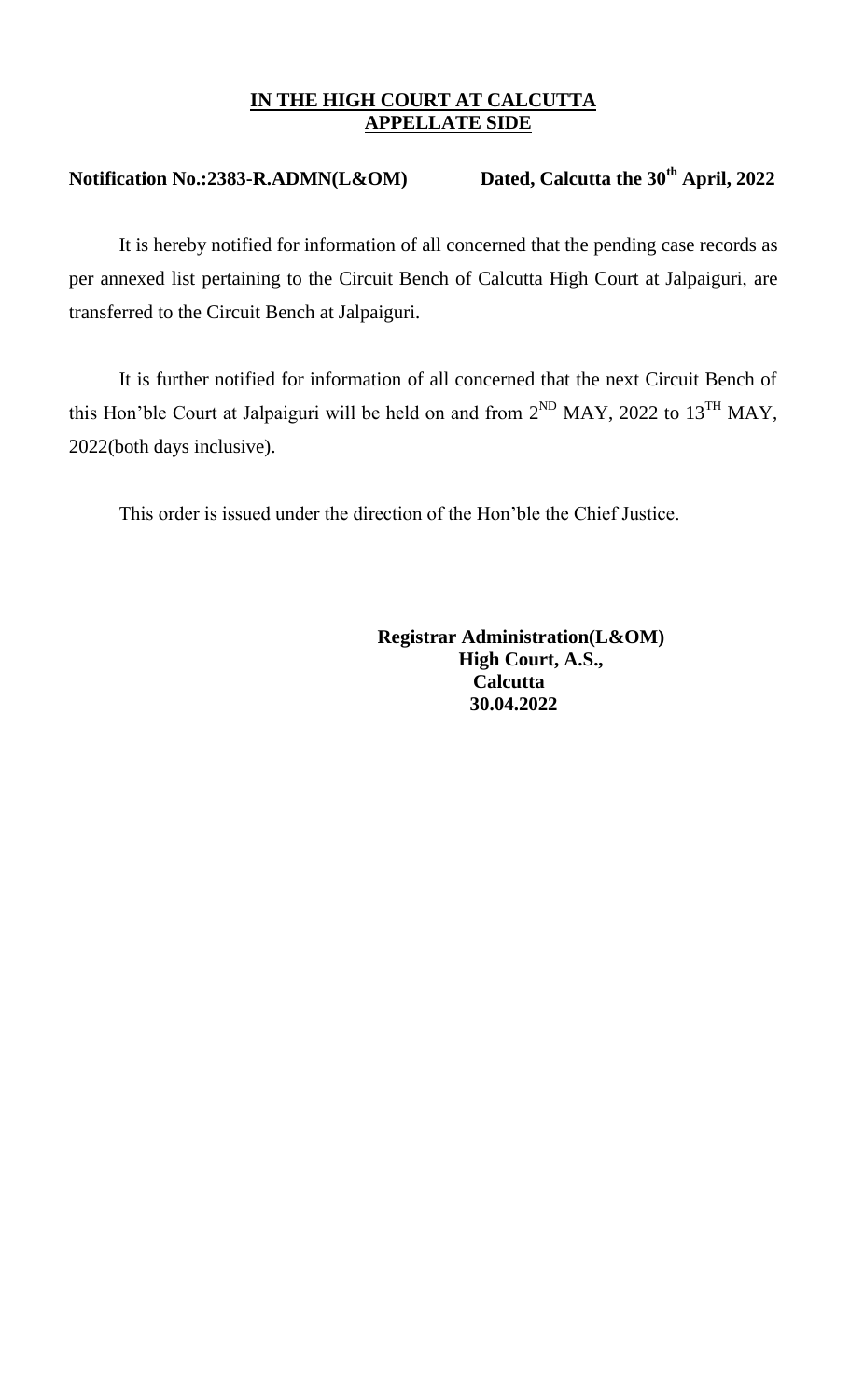## **LIST OF CASES TRANSMITTED TO THE CIRCUIT BENCH AT JALPAIGURI**

| <b>HON'BLE COURTS</b> |
|-----------------------|
| 1. WPA-916/2022       |
| 2. WPA-911/2022       |
| 3.WPA-914/2022        |
| 4. WPA-921/2022       |
| 5. WPA-918/2022       |
| 6. WPA-933/2022       |
| 7. WPA-936/2022       |
| 8. WPA-925/2022       |
| 9. CRM (DB)-149/2022  |
| 10. WPA-926/2022      |
| 11. WPA-948/2022      |
| 12. WPA-935/2022      |
| 13. WPA-937/2022      |
| 14. WPA-938/2022      |
| 15. WPA-939/2022      |
| 16. WPA-941/2022      |
| 17. WPA-942/2022      |
| 18. WPA-944/2022      |
| 19.WPA-946/2022       |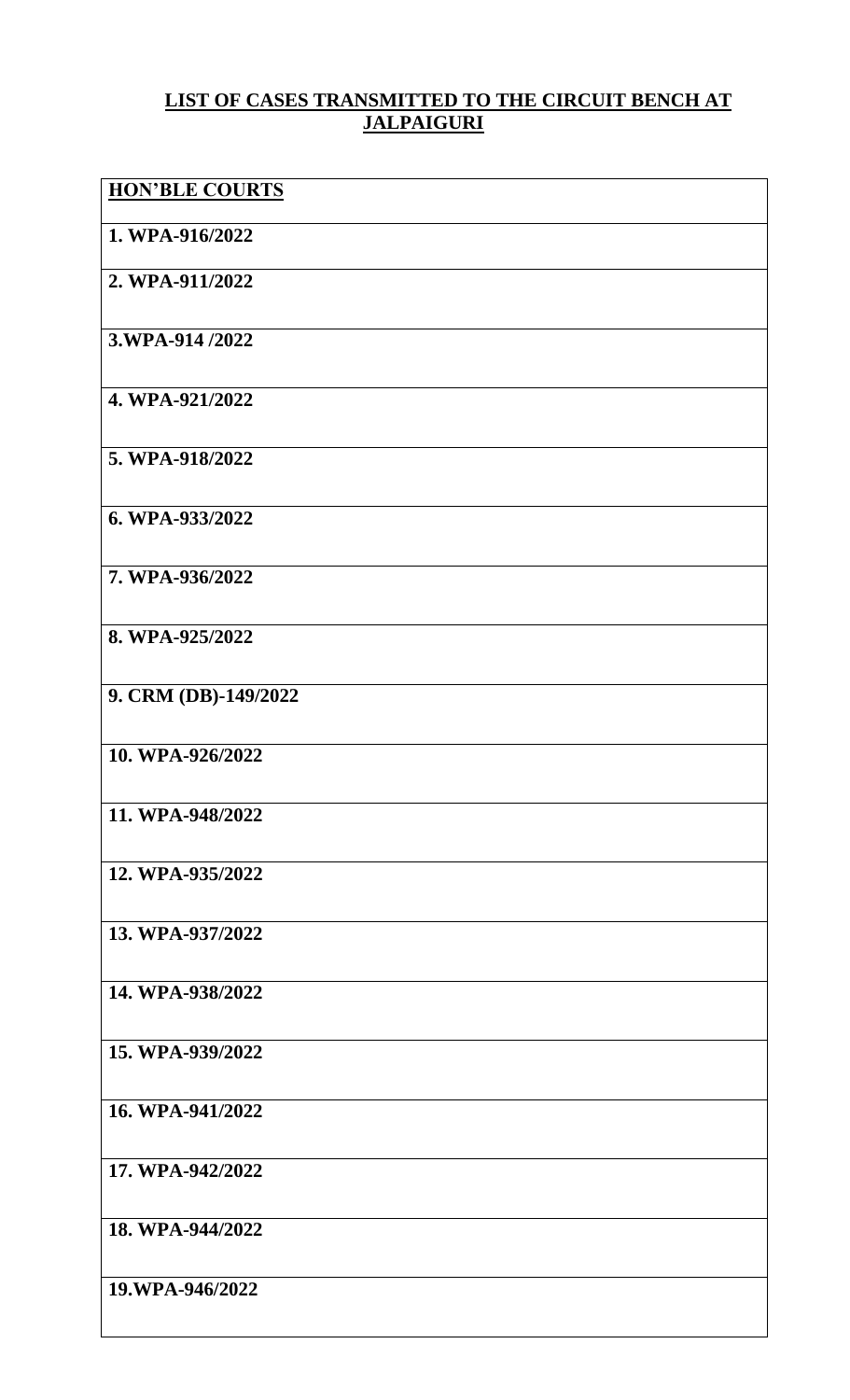| 20. WPA-949/2022                 |
|----------------------------------|
| 21. WPA-950/2022                 |
| 22. WPA-956/2022                 |
| 23. WPA-947/2022                 |
| 24. WPA-960/2022                 |
| 25. WPA-961/2022                 |
| 26.WPA-962/2022                  |
| 27. WPA-963/2022                 |
| 28. WPA-964/2022                 |
| 29.WPA-965/2022                  |
| 30. WPA-966/2022                 |
| 31. CPAN-25/2022 in WPA-687/2022 |
| 32. WPA-909/2022                 |
| 33. WPA-905/2022                 |
| 34. WPA-908/2022                 |
| 35. WPA-917/2022                 |
| 36.WPA-915/2022                  |
| 37. WPA-922/2022                 |
| 38. WPA-924/2022                 |
| 39.WPA-919/2022                  |
| 40. WPA-934/2022                 |
|                                  |